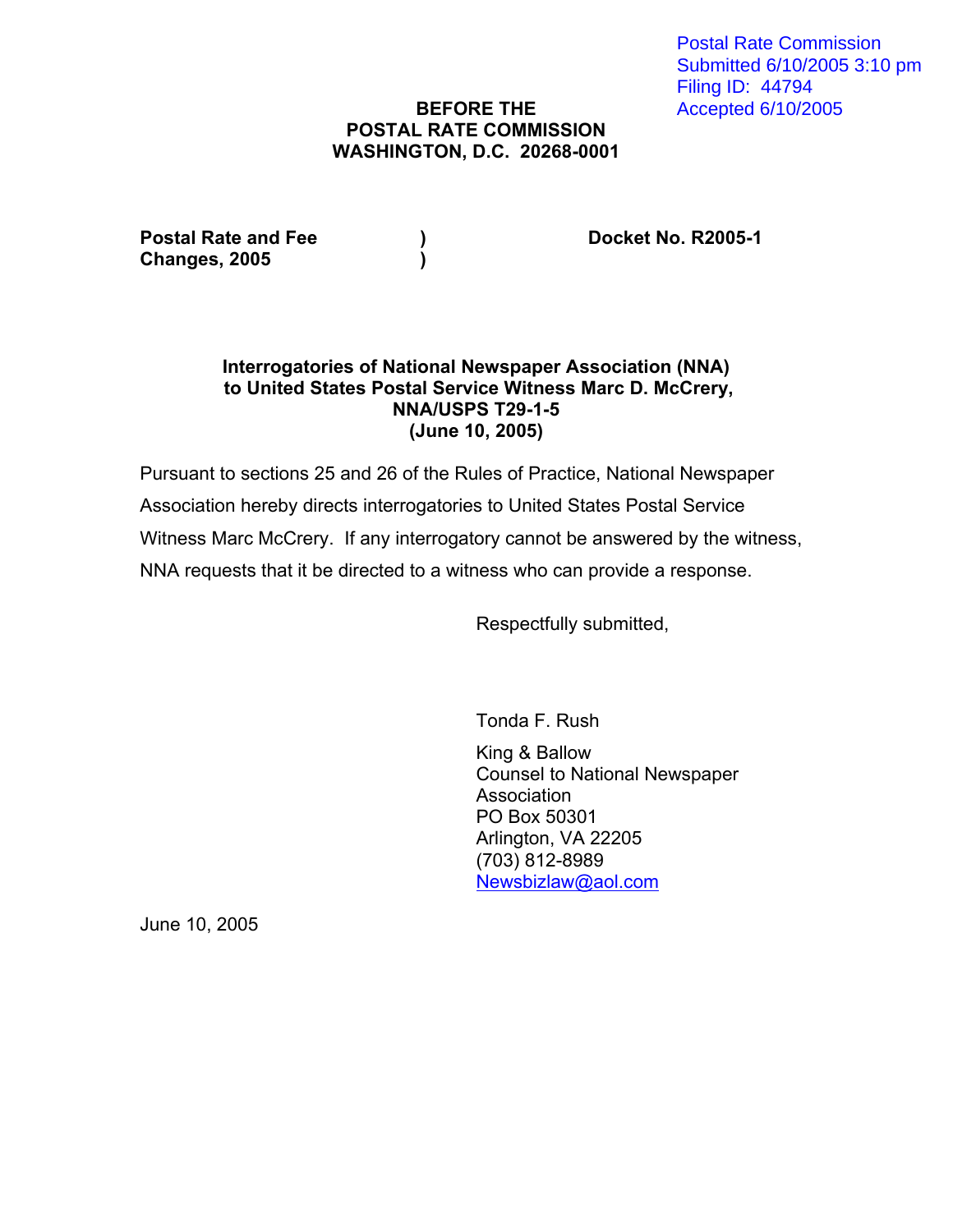## **NNA/USPS T29-1**

How many mail processing facilities have UFSM 1000 machines at present? If possible, please break down your response into facility types, such as BMCs and P&DCs.

#### **NNA/USPS T29-2**

Does the Postal Service intend to shut down or redeploy any UFSM 1000 machines prior to the end of the test year? If so, please explain the plans for these machines and give the reasons for any changes in operational plans.

#### **NNA/USPS T29-3**

What percentage of flat mail cannot be processed on an AFSM 100 machine but can be processed on a UFSM 1000 machine? If you do not have a precise response, please provide your best estimate.

## **NNA/USPS T29-4**

Under what circumstances might a plant manager with an available UFSM 1000 machine choose to process flat mail manually rather than on that machine, assuming it is mail that is not susceptible to processing on an AFSM 100?

### **NNA/USPS T29-5**

With regard to decisions to process non-automated flat mail manually rather than on an available UFSM 1000 machine, please respond to the following:

- a. Is the decision left to the sole discretion of the plant manager?
- b. Are there any operational guidelines or manuals provided by the Postal Service to plant personnel to guide or govern a decision to use manual labor rather than the UFSM 1000? If so, please provide copies.